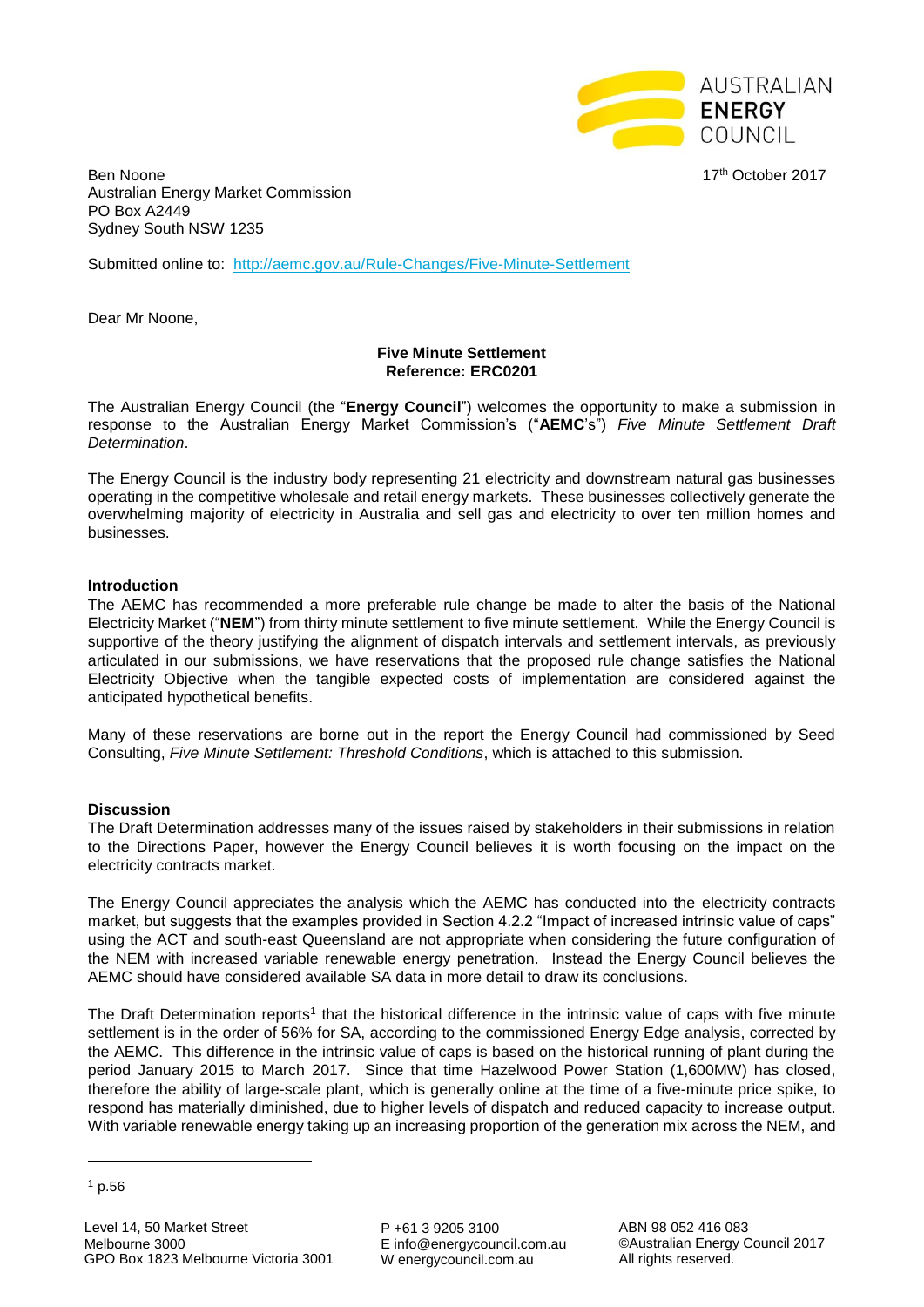the planned retirement of additional firm generating capacity, it is expected that the ability of remaining conventional generation to respond and "defend" five minute cap products will be reduced, and due to the changed economic conditions, traditional peaking-type generators will decide to withdraw from the market, particularly if their start-up costs and cost of fuel for their minimum run times exceeds their expected returns from responding to a needle peak and having to run for some period of time after the high price has subsided, to fulfil plant minimum run time requirements. This will have the effect of increasing wholesale market costs, which will ultimately flow through to consumers.

The AEMC dismisses the "cold start" strategy suggested by Snowy Hydro and Marsden Jacobs as inapplicable, refuting the claim that "price spikes are generally not unexpected"<sup>2</sup>, yet the Draft Determination cites the Energy Edge and Russ Skelton & Associates reports as identifying that contiguous dispatch intervals at prices above \$300 have been uncommon. At Table 4.5 the AEMC's analysis shows that most states have five minute prices greater than \$1,000/MWh at times when reasonably expected – except for South Australia. The South Australian data shows that price spikes occur only 52% of the time when demand is greater than 80% of the quarterly maximum, and only 38% of the price spikes occur in summer. The AEMC concludes, "South Australia appears to be more unpredictable using these metrics, which may be due to the relatively high penetration of wind and solar generation, as well as interconnector limits and outages". Rather than undermining the claim that "price spikes are generally not expected", the Energy Council believes this confirms the claim, particularly as the NEM is changing to include higher penetration of variable wind and solar generation.

Following on from this, the Draft Determination provides Energy Edge's historical analysis, and concludes that "peaking generators are often already operating at a high level of output  $\ldots$  and are unlikely to be offline" 3. While this statement may appear true for the NSW and Queensland generators analysed, it's clear from Figure 4.8 "Operating level at start of five minute intervals with prices >\$1,000" that this statement is not the case for South Australia, which is the model for the NEM in the future. Further to this, analysis of South Australian five minute Regional Reference Price ("**RRP**") data for the period 1st September 2016 to 25th September 2017 shows a RRP greater than \$1,000 is preceded by a RRP greater than \$500 for only 60% of dispatch intervals, indicating that for 40% of the time existing peaking plant would be facing the "cold start" scenario. In addition, the AEMC analysis does not consider the likely behaviour of peaking generators in seeking to turn off once forecasts of needle peaks have passed and prices have subsided, in the interests of conserving fuel and maintaining investor returns, and the impact this may have on the recurrence of price events. Therefore the Energy Council believes that its expectation holds true that existing peaking generators, which are technically unable to respond within five minutes, will withdraw from the market due to their inability to respond to needle peaks. Again, withdrawal of generation will increase wholesale market prices and increase costs for consumers.

The Draft Determination then goes on to say, at page 66, that alternative sources of cap contracts "would involve changes to risk management policies and physical infrastructure and *may require multiple years to implement*" [emphasis added]. The Energy Council subscribes to this view and strongly believes that the transition period of three years and seven months mooted is insufficient for the alternative options suggested in the Draft Determination to be implemented.

These views are borne out in the attached Seed Consulting Report, which found that:

- The potential reduction in caps currently provided for the management of retailers' risk as a result of exiting peaking generator capacity is materially larger than the estimate prepared for the AEMC, in the order of 1,600MW (excluding vertically integrated portfolios), a reduction in total traded cap market liquidity by around 23% in the mainland jurisdictions of the NEM.
- If the affected generation capacity were to withdraw from the market, available peak capacity could be reduced by between 2,100 and 2,900MW, and there would be a corresponding reduction in energy provided to the wholesale market, including during high demand periods.
- The potential negative impact on retail competition is also larger than estimates prepared for the AEMC, and would be largest on smaller retailers without the capacity – financial or a sufficiently large customer

-

<sup>2</sup> p.59

<sup>3</sup> p.63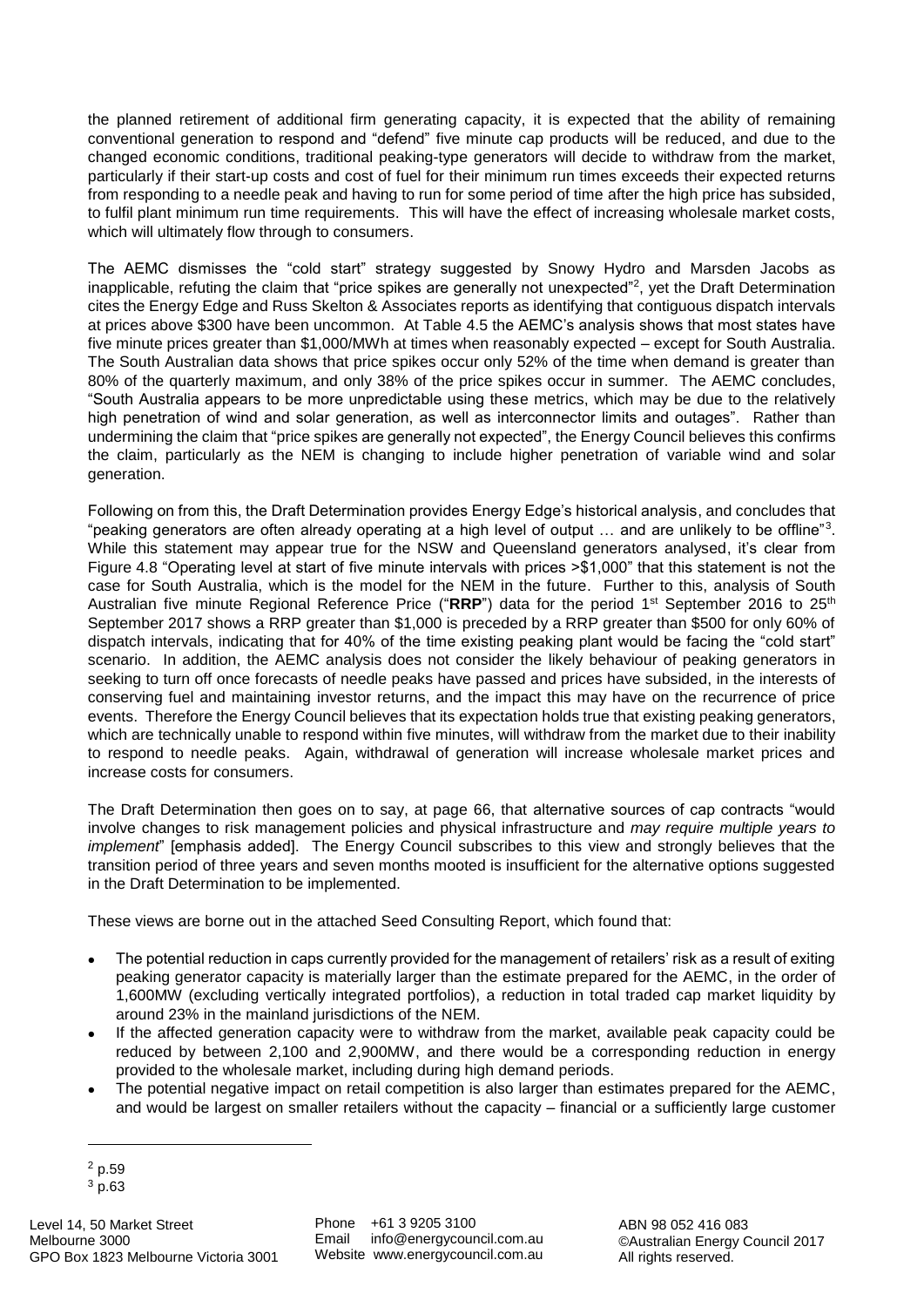base – to finance the construction of their own internal hedges. South Australian retailers would also be materially affected, because the existing level of liquidity in financial products is so low that any further reduction in liquidity could be expected to have a material effect on market competitiveness.

- This reduction in competition would lead to higher prices for consumers, particularly for residential and weather-sensitive small commercial and industrial customers, as the price of cap contracts would increase, and competition in both the cap market and more generally would be reduced. (As an example, from 30<sup>th</sup> June 2016 to 26<sup>th</sup> September 2017 the Victorian Q1 2018 cap price increased from \$9.50 to \$35.25, a 271% increase since Hazelwood Power Station's closure, and significantly greater than the corresponding flat swap price change over the same period, which increased 156%. This highlights the increasing influence cap prices have on swap prices and in turn, hedging costs for retailers – which are passed on to consumers.)
- Of the AEMC's candidates for near term replacements to exiting open cycle gas turbines and other generation, more flexible gas-fired generators (aero derivative engines of the type to be installed in South Australia) are the only candidate capable of providing some replacement capacity over a three year transition period, assuming investors are willing to underwrite the investment, which is expected to be \$600 million or more. (It is worth noting that even these faster starting generators are unable to provide greater than 21% of nameplate capacity across a five minute dispatch interval unless the generating unit is already in-service at the start of the dispatch interval, and this will therefore restrict the level of contracting offered to the market.)
- Cap prices could be expected to increase for two reasons: the new peaking generation configuration will either bear more risk in defending sold caps or restrict the level of contracting offered compared with that under 30 minute settlement; and, since on a MW for MW basis providing caps will be dearer, investors will want to recover their additional capital.
- Some combination of rapidly cycling and larger storage batteries could, in theory, replace exiting peaking generation capacity, albeit for limited time periods over a three year transition period. In practice, however, batteries are unlikely to be installed during the proposed transition period without significant subsidies.
- More automated demand response and behind-the-meter aggregation are, at best, immature technologies and will require a willingness on the part of consumers to supply on an ongoing basis. The level to which some processes will be able to respond to reduce load instantaneously, and thus actually receive an economic benefit under five minute settlement, is also unclear. Therefore the extent to which they are capable of replacing exiting firm capacity peaking generation is unknown.

The Energy Council is also strongly of the view that the AEMC's position in the Draft Determination that a transition period of three years and seven months is sufficient has failed to adequately consider the operational timeline that affects market participants, particularly retailers. Market participants must ensure they have available sufficient levels of customer data at a five minute level in order to make contracting decisions to manage forward market risk. The Energy Council notes that Section 7.3.2 "Contract Market Requirements" considers only the length of current forward trading contracts that market participants have in place, and does not take into account the lead time required by participants to support executing contracts in forward markets.

As a function of retailers providing contract terms of two to three years to customers, participants in forward contract markets generally concurrently contract the same two to three years forward to manage the risk of providing price certainty for these customers. This means that, based on the AEMC's draft position of a three year and seven month transition period, in order to effectively manage this market risk, forward contracts that will ultimately settle at a five minute level will be sought to be transacted by participants up to three years in advance of when they will be settled. For example, if a retailer were to contract a customer on 1<sup>st</sup> December 2018 for a term of three years from 1<sup>st</sup> January 2019 through to December 2021, a portion of this forward position would generally need to be contracted in December 2018 with forward contracts that will settle on five minute data. Inherent in executing contracts that settle at a five minute level is the requirement by traders to have sufficient load forecasts at the five minute level when forward contracts are executed, as opposed to when they will settle in the future. Such forecasts require, at a minimum, 6 to 12 months' historical data at a five minute level to support the management of forward market risk without the application of load risk premiums. Applying this to the above example, where a retailer contracts a customer in December 2018 for a three year term, for a retailer to have sufficient consumption history for a customer at a five minute level to manage forward market risk, not only would a customer's meter need to be capable of recording five minute data a minimum six months prior to 1<sup>st</sup> December 2018 (i.e. 1<sup>st</sup> June 2018) but the retailer would also need to have upgraded IT systems for trading, risk management, data collection and reporting by 1<sup>st</sup> June 2018 to support forecasting, trading and risk management activities related to forward contracts that will settle after the

Phone +61 3 9205 3100 Email info@energycouncil.com.au Website www.energycouncil.com.au

ABN 98 052 416 083 ©Australian Energy Council 2017 All rights reserved.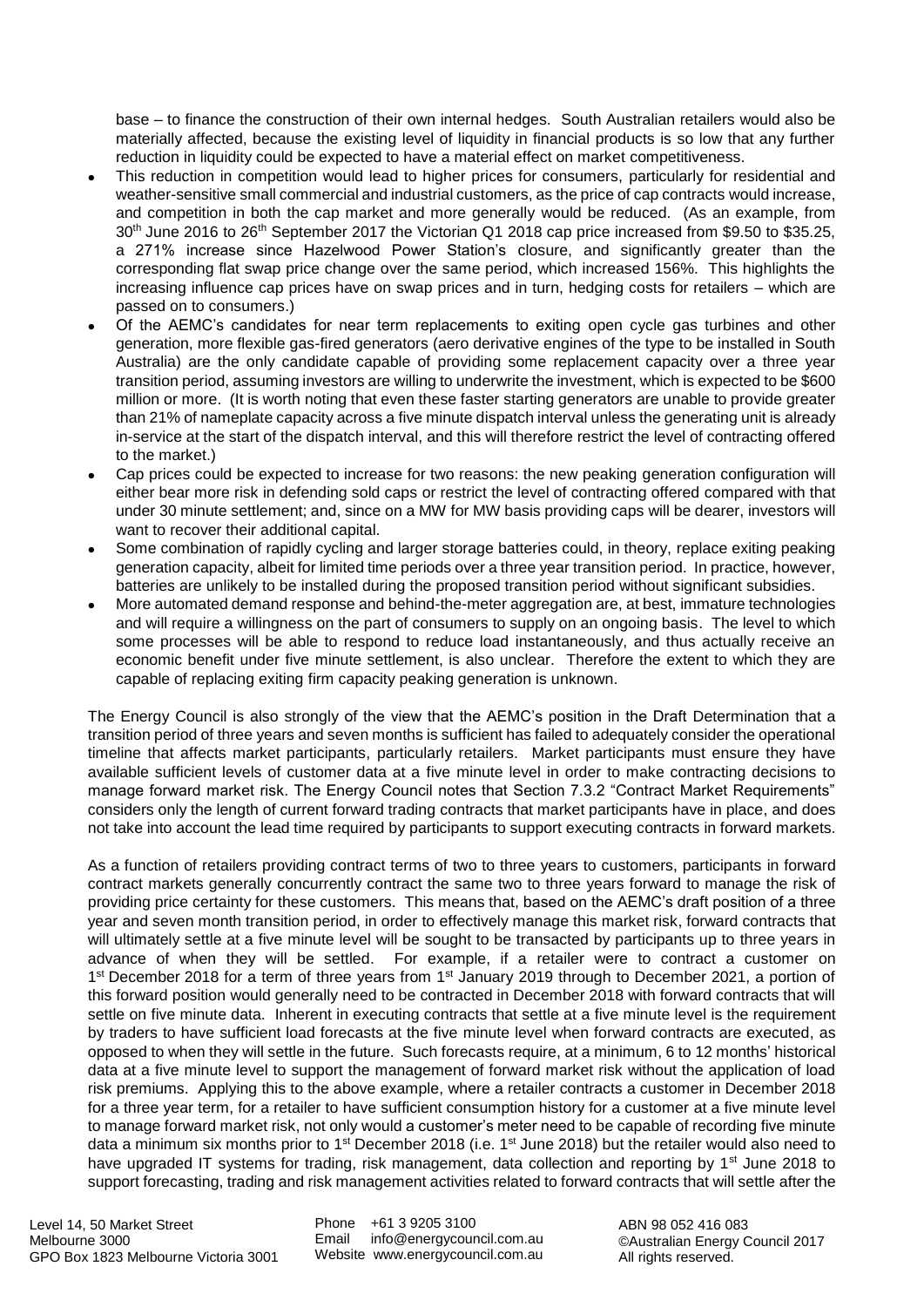proposed start date of five minute settlement. The Energy Council strongly believes that the implementation of significant IT system upgrades for forecasting, trading, data collation and risk management activities in this timeframe is beyond the capacity of participants to reasonably achieve.

The Energy Council believes that in proposing a start date of 1<sup>st</sup> July 2021 the AEMC has focused on assessing metering and IT system implementation timeframes solely on the settlement date of forward contracts and has failed to consider the operational processes of participants in the forward contract markets.

This is further reinforced by the development timetable proposed by the AEMC in the Draft Determination. While the transition is scheduled to occur in three years and seven months, this time needs to include the development of relevant data models, file formats, guidelines and other processes by the Australian Energy Market Operator ("AEMO") which are only scheduled to be complete by 1<sup>st</sup> December 2020<sup>4</sup>. This only leaves seven months for stakeholders to finalise their system changes before the implementation date. It is expected that many market participants will not commence systems development until AEMO's processes are substantially complete, in order to mitigate the risk of further system changes, and their associated costs. Assuming proactive market participants commence work a few months before AEMO's processes are finalised, this still leaves only a maximum of twelve months before implementation, a period which is required to include system testing, corrections, reconciliation, user acceptance testing and parallel running in addition to the fundamental system development.

In a similar way, the proposed Clause 11.100.4 requires that from 1<sup>st</sup> December 2018 "all new and replacement metering installations must be capable of recording and providing, and configured to record and provide, trading interval energy data". The implication of this proposed rule change is that metering coordinators' systems will need to be capable of receiving and aggregating five minute data from  $1<sup>st</sup>$  December 2018 – a substantial change which is reliant *inter alia* upon agreement between stakeholders on metering data formats.

All the proposed changes are dependent upon AEMO's involvement, a role which the Energy Council believes sits uneasily within AEMO's statutory functions as set out in Part 5 Division 1 Clause 49 of the *National Electricity Law*. In addition, participation by a range of stakeholders and IT contractors will be key to a successful transition. The proposed rules provide no latitude for the timetable to be varied should significant issues be identified during implementation by AEMO or any of the parties involved. To counter this, the Energy Council suggests that any final rule needs to include regular market readiness tests to ensure that the transition goes smoothly and all parties are adequately prepared.

# **Further Detailed Comments**

With the proposed shortening of the settlement period, AEMO's forecasting will become increasingly important. Therefore the suggested rule changes should make allowance for longer forecast periods and increased review of forecasting accuracy. Specifically,

- in relation to the proposed Clause 3.8.20(b), the five minute resolution for pre-dispatch should extend to three hours rather than one hour;
- consequential changes should be made to Clause 3.8.20(a) to reflect the limited time for which the five minute pre-dispatch schedule will be made available;
- given the importance that the accuracy of the pre-dispatch schedule will have for the ongoing operations of the market, the Energy Council recommends that there be an additional Clause 3.8.20(l), which places formal obligations on AEMO to monitor and report weekly on the accuracy of the demand and intermittent generation forecasts;
- in Clauses 3.12.2 and 3.15.7B, the proposed changes are to reduce the thresholds from \$5,000 to \$1,000. Given the proposed settlement period is one-sixth of its previous value, the Energy Council would argue that the thresholds should be one-sixth of \$5,000 as well;
- in Clause 3.13.4(h), since market operations in the hour before dispatch are critical, it would be reasonable for the sensitivity published to be at the five minute resolution, and be for the hour before dispatch occurs; and

 $\overline{a}$ 

<sup>4</sup> Proposed Clauses 11.100.2 and 11.100.5